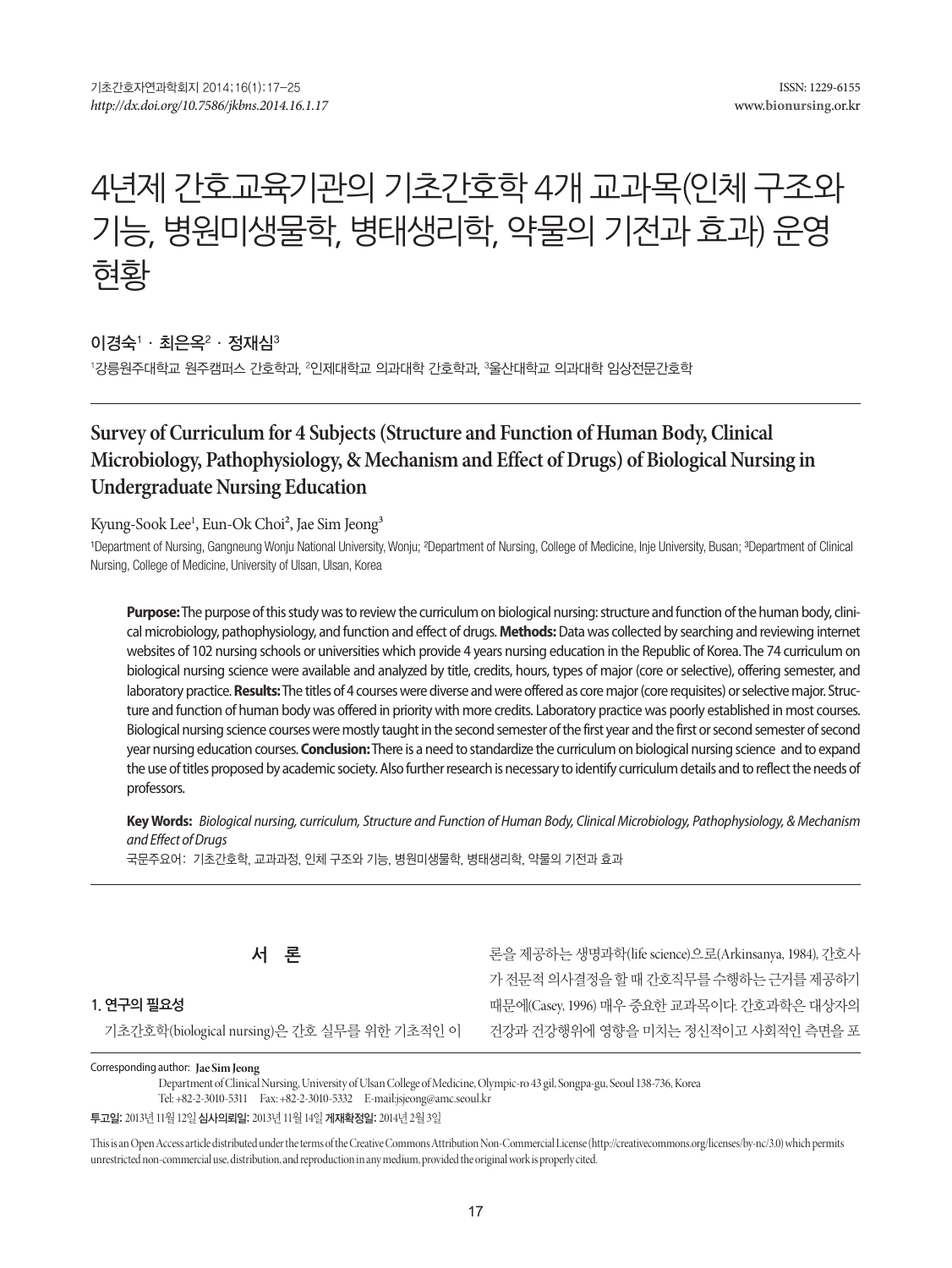함하는 다차원적인 면이 중요하게 강조되고 있다. 그러나 임상에서 간호사가 직면하게 되는 문제해결을 위하여 질병의 위험과 진행을 사정하고, 질병과 치료로 인해 발생하는 증상을 관리하며, 항상성 과 건강을 증진시키고자 하는 간호중재 수행과정에 가장 필수적이 고 근간을 이루고 있는 것이 바로 신체적 측면의 지식인 기초간호 학이다(Rudy & Grady, 2005). 왜냐하면 기초간호학은 질병의 병태생 리적 변화를 이해하고 치료의 방향을 이해하도록 하여 간호학 교 육 목표 달성을 위한 필수 교과목으로 기초가 되는 간호학 지식체 이기 때문이다(Suh, 1995). 실제로 현재 임상에서 시행되고 있는 간 호사를 위한 교육 내용을 분석하였을 때 기초간호학 내용을 포함 하고 있는 과정은 전체 59과정 중 58% (34과정)를 차지하고 있음은 (Chung, 2012) 기초간호학이 임상실무에서 꼭 필요하고 중요한 분 야라는사실을말해주고있다.

이와 같이 간호교육에서 기본이 되고 중요한 기초간호학은 기초 의학과는 구별되는 교과목으로 구성되어야 하며, 이에 기초간호학 회에서는 인체구조와 기능(기초간호학 I), 병원미생물학(기초간호 학 II), 병태생리학(기초간호학 III), 약물의 기전과 효과(기초간호학 IV) (Choe et al., 1999)의 네 가지 교과목의 명칭을 제시하였다. 그리 고 기초간호학 교과 내용 표준화를 목표로 지식체를 개발하고자 임상 간호사들을 대상으로 학부과정과 전문간호사 과정의 기초간 호학 교과목에 대한 요구도 및 실태를 조사하였다. 즉 학부과정의 인체구조와 기능(Choe et al., 1999), 병태생리학, 병원미생물학 및 약 물의 기전과 효과(Choe et al., 2000)에 대한 요구도를 조사하였고, 전 문간호사 과정의 병태생리학(Park et al., 2007; Yi & Cho, 2011)과 약 물의 기전과 효과(Yi & Cho, 2011)에 대한 요구도와 실태를 조사하 였다. 또한 기초간호학 교과목의 학습목표와 표준 강의계획서를 개 발하여(Lee et al., 2013) 4년제 간호교육기관의 기초간호학 교과목의 지침으로제시하고자하였다. 이와더불어기초간호학회에서는제2 주기 간호교육인증평가를 대비하여 기초간호학 교과목에 대한 성 과기반 교과과정을 구성하고자 2012-2013년의 학술대회와 정책연 구를통하여활발한연구를수행하고있다.

이러한 기초간호학 교육의 표준화를 위한 많은 노력에도 불구하 고 아직도 많은 대학에서는 기초간호학회가 제시한 교과목명을 사 용하기보다는 예전부터 사용해 오던 기초의학과목명인 해부학, 생 리학, 미생물학, 병리학, 약리학을 그대로 사용하고 있는 실정이다. 이러한 상황은 기초간호학 담당 교수의 잦은 변동과(Choe & Shin, 1997) 의과대학 교수나 외래 교수에 의해 강의가 이루어지고 (Choe & Shin, 1999) 있기 때문에 최근에 학회에서 제시하고 있는 방향으 로의 전환을 하지 못하고 있는 것으로 생각된다. 더욱이 최근 많은 4년제 간호교육기관의 증설과 3년제 대학의 4년제로의 전환 등으 로 기초간호학을 교육할 수 있는 준비된 간호학 전공 교원의 부족 으로이러한상황은한동안지속될것으로보인다.

다행히 현재 한국간호교육평가원에서 주관하는 제2기 인증평 가를통해기초간호학교육의개설과운영에대한표준이마련되는 계기가 되었으면 한다. 한국간호교육평가원에서는 인증평가 지침 에서 기초간호학을 전공기초과목으로 개설, 운영하도록 제시하였 다(Korean Accreditation Board of Nursing Education, 2013). 이러한 틀 은 미국에서도 유사한 것으로 보여 Kim (2013)의 교과과정 개발 틀 에 근거하면 기초간호학 교과목은 간호학 전공 선택 전의 선수 교 과목으로, 실제로미국의간호대학은이와같이기초간호학을간호 학 전공과목 이수를 위한 선수과목으로 규정하고 있다(Davis, 2010; Davies, Murphy, & Jordan, 2000). 이와 같이 간호학 교육에서 기초간 호학은 전공 간호학 과목 적용을 위해 절대적으로 요구되는 필수 과목임에도 불구하고 간호학과 입학생 중 대학 입학 전에 생명과학 을 전혀 공부하지 않은 학생이 많은 비율을 차지하고 있고, 이러한 이유로 기초간호학을 가르치는 교수나 배우는 학생들이나 어려움 을 경험하고 있는 실정이다. 그렇기 때문에 기초간호학과 전공 교과 목의연계를위한합리적이고적절한교과과정이요구된다.

간호학은 사회의 발전과 함께 변화하는 환경 및 대상자의 건강 개념과 그에 따른 건강요구의 변화를 충족시키기 위한 간호 업무 표준을 반영하는 교과과정 검토 및 재개발이 계속적으로 필요하 다. 이러한 변화를 반영하기 위한 간호학 프로그램 학습성과 및 교 과목 학습성과를 설정하고 운영 및 평가를 해야 한다. 이러한 측면 에서 기초간호학 교육의 개설과 운영에 대한 표준 마련을 위하여 현재 간호학과의 기초간호학 교과목의 운영 실태를 검토하는 작업 이 우선되어야 하겠다. 국내 기초간호학 교과목 운영에 대하여 Choe와 Shin (1997)은 교과목의 내용이 의과대학의 축소판으로 진 행되고 있어 교과목에 대한 내용과 깊이가 부족함은 물론 간호학 전공과목과의 연계가 적절하지 못하고 담당 교수의 잦은 변동으로 인하여 일관성 있는 교육이 이루어지지 않고 있다고 하였다. 또한 기초간호학은 간호학 전공 교수가 아닌 의과대학 교수나 외부강사 에 의해 강의가 이루어지고 있어 교육 내용이 다양하며(Choe & Shin, 1999), 학점은 9-18학점의 범위이고 전체 교과목에서 기초간호 학이 차지하는 비율도 7-13.6%로 학교에 따라 큰 차이가 있는 것으 로 나타났다(Yoo, Ahn, Yeo, & Chu, 2008). 그러나 Choe와 Shin (1997; 1999)은 10여 년 전의 연구이고, Yoo 등(2008)은 국내의 5개 간호대 학만을 조사한 결과이므로 전국의 현황을 반영한다고 하기 어려우 므로 전국 간호학과의 기초간호학 운영 실태를 분석하는 것은 매 우 의의가 있을 것이다. 이러한 연구 결과는 국내 4년제 간호교육기 관 졸업생의 최소한의 간호전문직 역할 수행을 위한 교과목 학습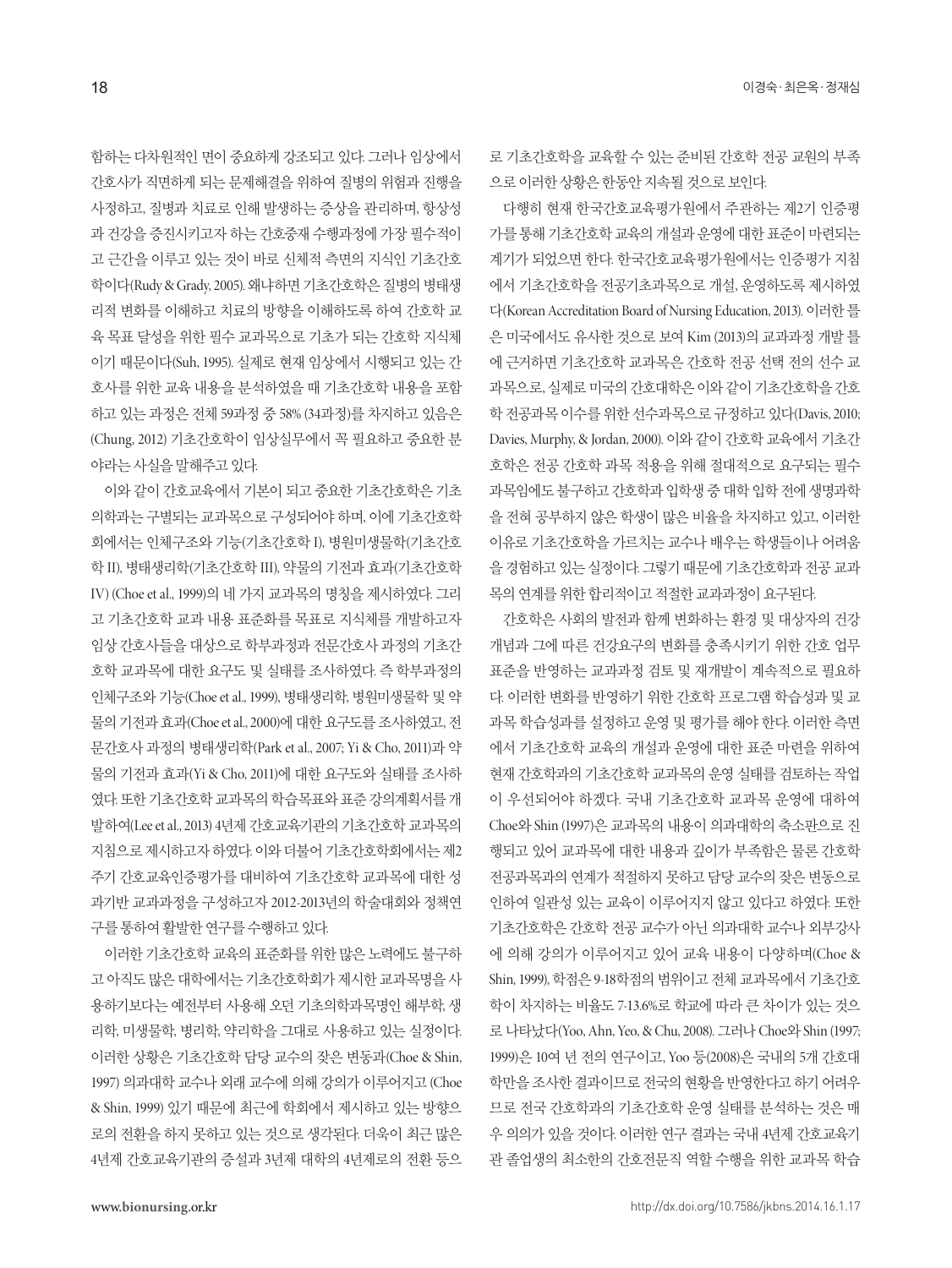성과, 학습성과기반 교육과정 개발 및 표준교육내용 등 표준화된 지침개발을위한기초자료로활용될수있을것이다.

그러므로 본 연구에서는 4년제 간호교육기관의 기초간호학 교 과목의 운영 현황을 조사하고자 시도되었으며 이러한 연구는 매우 시의적절하고중요한연구라고하겠다.

## **2. 연구목적**

전국의 4년제 간호교육기관의 기초간호학 교과목 운영 실태를 조사하였으며, 구체적인 연구목적은 다음과 같다.

1) 전국 4년제 간호교육기관에서 개설한 기초간호학 교과목명을 파악한다.

2) 전국 4년제 간호교육기관의 기초간호학 교과목 개설 구분 현 황을파악한다.

3) 전국 4년제 간호교육기관의기초간호학 교과목별 개설 학점을 파악한다.

4) 전국 4년제 간호교육기관의 기초간호학 교과목 개설 학기를 파악한다.

5) 전국 4년제 간호교육기관의 기초간호학 교과목의 실습 또는 실험시간을파악한다.

# **연구 방법**

#### **1. 4년제 간호교육기관의 교과과정 자료 수집 절차**

기초간호학 교과목 운영 실태를 조사하기 위하여 2010년 간호협 회수첩에 기록된 4년제 대학 총 102개교의 홈페이지에 제시되어 있 는 기초간호학 교과과정을 분석 대상으로 하였다. 이 중 2012년 1월 과 2월 사이에 홈페이지에서 교육과정을 찾을 수 없는 대학, 홈페이 지 교육과정에 학점 등 정보가 없는 대학, 교육과정을 프린트하지 못하게 되어 있는 대학 등을 제외하고 총 74개 대학의 기초간호학 교육과정을 최종 분석 대상으로 하였다. 교육과정의 분석항목은 분석 대상 대학에서 개설하고 있는 기초간호학 교과목명과 교과목 개설 수(범위), 학점, 이수구분, 이론시간, 실습 또는 실험 시간, 이수 학년과학기였다.

#### **2. 자료 분석 방법**

분석 대상 대학의 교육과정 현황표의 자료에서 추출한 기초간호 학 교과목 관련 연구 변수를 포함하는 수집된 자료를 SPSS 기초통 계 분석의 빈도와 백분율로 분석하였다.

# **연구 결과**

## **1. 기초간호학 교과목명**

4년제 간호교육기관에서 개설한 기초간호학 교과목명은 Table 1 과같다.

#### 1) 기초간호학 I

기초간호학 I은 인체 구조와 기능 과목인데, 대다수 대학에서 구 조와기능을따로운영하고있는실정이므로이를편의상기초간호 학 I-1은 구조 부분, 기초간호학 I-2는 기능 부분으로 구분하여 기술 하였다. 현재 간호학과의 기초간호학 I-1의 교과목명은 23가지로 매 우 다양하게 운영되고 있었다. 이러한 과목명은 크게 '간호 또는 기 초간호'라는 명칭을 포함한 과목, '인체구조'를 포함한 과목, '해부 (학)'를 포함한 과목의 세 분류로 나누어진다. 23가지의 과목명 중 '해부학'이라는 과목명으로 운영하고 있는 대학은 25개 대학으로 전체 조사대상 74개교의 33.8%를 차지하였다. 그 다음으로 '해부학 및 실습' 13개 대학, '인체해부학' 6개 대학, '기초간호학 및 실습 1'과 '인체(의) 구조와 기능'은 각각 3개 대학에서 운영하고 있었다. 기초 간호학 I-2는 24가지의 과목명으로 조사되었고, 31개 대학에서'생리 학'이란 과목명을 사용하고 있어 조사대상 대학 중 가장 큰 비율 (41.9%)을 차지하였다. 그 다음으로 '생리학 및 실습' 8개 대학, '인체 생리학' 4개 대학, '기초과학 및 실습 II' 과 '생리학 및 실험'이 각각 2 개 대학이었고, 그 외 19개 교과목명으로 각각 1개 대학에서 개설 운영하고있는것으로나타났다.

#### 2) 기초간호학 II

기초간호학 II는병원미생물학으로 21가지의교과목명으로나타 났고, '간호 또는 기초간호'를 교과목에 포함한 명칭, '미생물'을 포함 한 명칭, '감염'을 포함한 명칭으로 분류되었다. 각 대학에서 운영 중 인 교과목명은 '미생물학' 26개 대학, '미생물학 및 실습' 10개 대학, '병원미생물학' 7개 대학, '감염과 간호', '기초간호학 및 실습 4', '미생 물학 및 실험'이 각각 2개 대학으로 나타났다. 한편 1개 대학은 '병리 학과 미생물학 및 실습'이라는 과목명을 사용하고 있었다.

#### 3) 기초간호학 III

기초간호학 III은 병태생리학 과목으로 19가지의 교과목명으로 조사되었고, '간호 또는 기초간호'를 포함한 과목명, '병리'를 포함한 과목명, '병태생리'를 포함한 과목명으로 나타났다. 가장 많은 대학 에서 사용하고 있는 과목명은 '병리학'으로 38개 대학(51.4%)이었다. 그리고 '병태생리학' 11개 대학, '병리학 및 실습' 4개 대학, '기초간호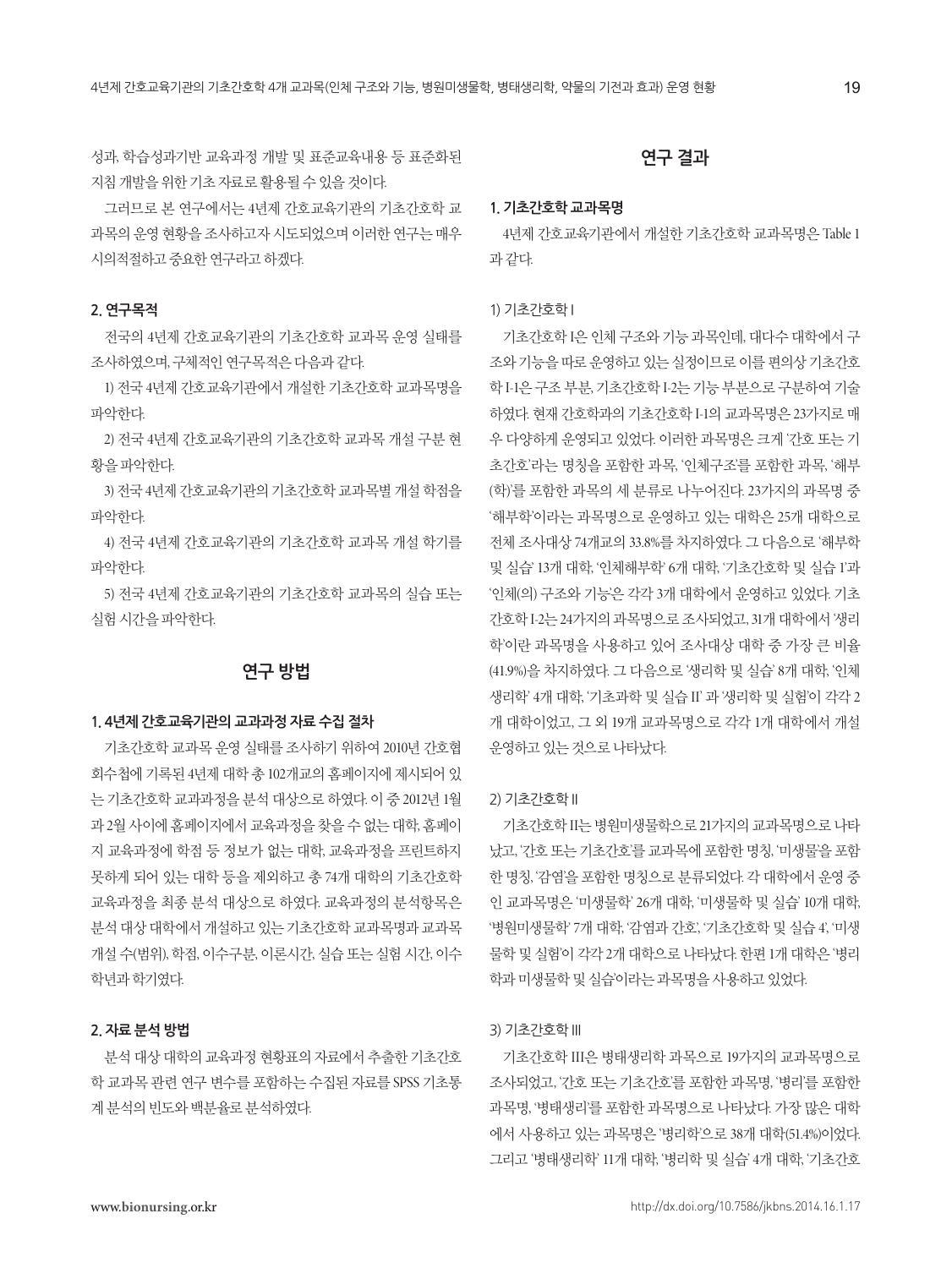**Table 1.** Titles for the Biological Nursing Science

| No  | <b>Biological Nursing Science I-1</b>                        | n              | %             | <b>Biological Nursing Science I-2</b>                    | n              | %     |
|-----|--------------------------------------------------------------|----------------|---------------|----------------------------------------------------------|----------------|-------|
| 1   | Nursing anatomy with lab                                     | 1              | 1.4           | Nursing physiology with lab                              | 1              | 1.4   |
| 2   | Biological nursing science (Anatomy, physiology with lab)    | 1              | 1.4           | Biological nursing science II (Physiology)               | 1              | 1.4   |
| 3   | Biological nursing science I (Anatomy)                       | 2              | 2.7           | Biological n science with lab 2                          |                | 1.4   |
| 4   | Biological nursing science with lab 1                        | 3              | 3.1           | Biological nursing science with lab II-1, 2 (Physiology) |                | 1.4   |
| 5   | Biological nursing science with lab I-1 Anatomy, I-2 Anatomy | $\mathbf{1}$   | 1.4           | Biological nursing science (1)                           | 1              | 1.4   |
| 6   | Biological nursing science (Natural science)                 | $\mathbf{1}$   | 1.4           | Biological nursing science (Natural science)             | 1              | 1.4   |
| 7   | Structure of human body & nursing                            | 1              | 1.4           | Biological nursing science 3 (Physiology)                | 1              | 1.4   |
| 8   | Structure & function of human body                           | 3              | 4.1           | Biological nursing science with lab II                   | 2              | 2.7   |
| 9   | Structure & function of human body 1                         | 1              | 1.4           | Physiology                                               | 31             | 41.9  |
| 10  | Structure & function of human body 1 (Anatomy)               |                | 1.4           | Physiology with lab                                      | 8              | 10.8  |
| 11. | Structure & function of human body with lab 1                | 1              | 1.4           | Physiology with practice                                 | 2              | 2.7   |
| 12  | Structure & function of Human Body & Laboratory              | 1              | 1.4           | Physiology I, II                                         | 1              | 1.4   |
| 13  | Understanding of structure of human body                     | 1              | 1.4           | Understanding of physiology                              |                | 1.4   |
| 14  | Structure of human body                                      | 1              | 1.4           | Structure & function of human body with lab              |                | 1.4   |
| 15  | Human anatomy                                                | 6              | 8.1           | Structure & function of human body 2 (Pathophysiology)   | 1              | 1.4   |
| 16  | Human anatomy with lab                                       | 1              | 1.4           | Structure & function of human body II with lab           |                | 1.4   |
| 17  | Anatomy, physiology, & nursing 1                             | 1              | 1.4           | Structure & function of human body with lab II           | 1              | 1.4   |
| 18  | Anatomy & physiology                                         | 1              | 1.4           | Human physiology & nursing                               | 1              | 1.4   |
| 19  | Anatomy & physiology with lab 1                              | 2              | 2.7           | Human physiology                                         | 4              | 5.4   |
| 20  | Anatomy & physiology 1, Lab of anatomy & physiology 1        | $\mathbf{1}$   | 1.4           | Function of human body                                   | 1              | 1.4   |
| 21  | Anatomy                                                      | 25             | 33.8          | Anatomy, physiology, & nursing II                        |                | 1.4   |
| 22  | Anatomy I, II                                                | $\overline{1}$ | 1.4           | Anatomy & physiology with lab 1, 2                       | 1              | 1.4   |
| 23  | Anatomy with lab                                             | 13             | 17.6          | Anatomy & physiology with lab 2                          | 1              | 1.4   |
| 24  | Not indicated                                                | 4              | 5.6           | Anatomy & physiology 2, Lab of anatomy & physiology 2    | 1              | 1.4   |
|     |                                                              |                |               | Not indicated                                            | 8              | 10.8  |
|     |                                                              |                |               |                                                          |                |       |
|     |                                                              |                |               |                                                          |                |       |
|     | Total                                                        | 74             | 100.0         | Total                                                    | 74             | 100.0 |
|     | No Biological Nursing Science II                             | n              | %             | <b>Biological Nursing Science III</b>                    | n              | %     |
| 1   | Introductory nursing microbiology with lab                   | $\mathbf{1}$   | 1.4           | Nursing pathology                                        | 1              | 1.4   |
| 2   | Nursing microbiology with lab                                | 1              | 1.4           | Biological nursing science, (Pathology)                  | 1              | 1.4   |
| 3   | Introductory nursing microbiology                            | 1              | 1.4           | Biological nursing science IV, (Pathophysiology)         |                | 1.4   |
| 4   | Infection and nursing                                        | 2              | 2.7           | Biological nursing science with lab 3                    | 2              | 2.7   |
| 5   | Infection control and practice                               | 1              | 1.4           | Biological nursing science and practice VI, Pathology    | 1              | 1.4   |
| 6   | Infection control                                            |                | 1.4           | Biological nursing science (2)                           |                | 1.4   |
| 7   | Biological nursing science, (Microbiology)                   | 1              | 1.4           | Biological nursing science 6 (Pathology)                 |                | 1.4   |
| 8   | Biological nursing science III, (Microbiology)               | 1              | 1.4           | Biological nursing science III                           |                | 1.4   |
| 9   | Biological nursing science with lab 4                        | 2              | 2.7           | Pathology and nursing                                    |                | 1.4   |
|     | Biological nursing science with labe IV Microbiology         | $\mathbf{1}$   | 1.4           | Pathology                                                | 38             | 51.4  |
| 11  | Biological nursing science 5, (Microbiology)                 |                | 1.4           | Pathology with lab                                       | $\overline{4}$ | 5.4   |
| 12  | Microbiology with lab                                        | 1              | 1.4           | Pathology and nursing                                    | 1              | 1.4   |
| 13  | Microbiology and nursing                                     | $\mathbf{1}$   | 1.4           | Lab of pathology and microbiolgy                         | 1              | 1.4   |
| 14  | Microbiology and infection control                           | $\mathbf{1}$   | 1.4           | Pathophysiology and nursing                              | 1              | 1.4   |
| 15  | Microbiology                                                 | 26             | 35.1          | Pathophysiology                                          | 11             | 14.9  |
| 16  | Microbiology with practice                                   | 10             | 13.5          | Pathophysiology and nursing                              | 1              | 1.4   |
| 17  | Microbiology with lab                                        | 2              | 2.7           | Pathophysiology with lab                                 | 1              | 1.4   |
| 18  | Understanding of microbiology                                | $\mathbf{1}$   | 1.4           | Clinical pathology                                       | 1              | 1.4   |
| 19  | Pathology and microbiology with lab                          | 1              | 1.4           | Not indicated                                            | 5              | 6.8   |
| 20  | Hospital microbiology with lab                               | 1              | 1.4           |                                                          |                |       |
| 21  | Hospital microbiology                                        | 7              | 9.5           |                                                          |                |       |
| 22  | Not indicated<br>Total                                       | 10<br>74       | 13.5<br>100.0 | Total                                                    | 74             | 100.0 |

(Continued to the next page)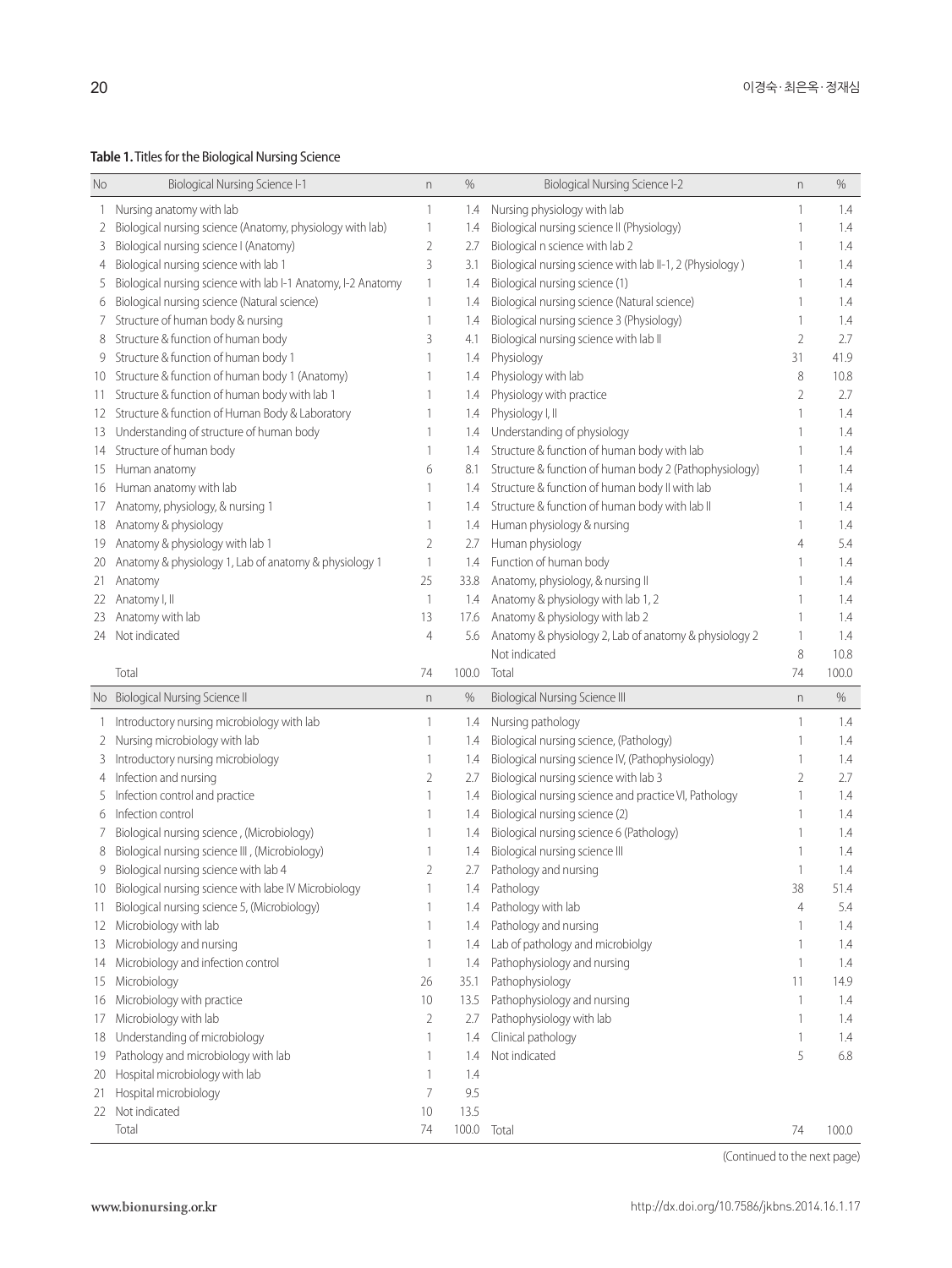#### **Table 1.** Continued

|    | No Biological Nursing Science IV                     | n.             | %     | Subject   | Other subject related to biological nursing science | n.             | $\%$  |
|----|------------------------------------------------------|----------------|-------|-----------|-----------------------------------------------------|----------------|-------|
|    | Pharmacology in nursing                              | 1              | 1.4   | Chemistry | Nursing biochemistry                                | 1              | 2.1   |
|    | Nursing pharmacology with lab                        | $\overline{2}$ | 2.7   |           | Biochemistry                                        | 13             | 27.7  |
| 3  | Nursing pharmacology with practice                   |                | 1.4   |           | Biochemistry with practice                          | 3              | 6.4   |
| 4  | Introductory nursing pharmacology with lab           | $\overline{2}$ | 2.7   |           | Biochemistry with lab                               |                | 2.1   |
| 5  | Biological nursing science (Pharmacology)            |                | 1.4   |           | Nursing biochemistry & nutrition                    |                | 2.1   |
| 6  | Biological nursing science V (Pharmacology)          |                | 1.4   |           | Biological nursing with lab & V Biochemistry        |                | 2.1   |
|    | Biological nursing science with lab 5                |                | 1.4   |           | Nature & universe (Chemistry with lab)              |                | 2.1   |
| 8  | Biological nursing science with lab III Pharmacology |                | 1.4   |           | Introduction of chemistry                           |                | 2.1   |
| 9  | Biological nursing science (Natural science)         |                | 1.4   |           | General chemistry with lab                          |                | 2.1   |
| 10 | Biological nursing science 4                         | 1              | 1.4   |           | General chemistry                                   |                | 2.1   |
| 11 | Biological nursing science 4 (Pharmacology)          | 1              | 1.4   |           | Chemistry                                           |                | 2.1   |
| 12 | Pharmacology                                         | 39             | 52.7  |           | Chemistry with lab                                  | $\overline{2}$ | 4.3   |
| 13 | Pharmacology with lab                                | $\overline{2}$ | 2.7   |           | Chemistry with practice                             |                | 2.1   |
| 14 | Pharmacology and nursing                             |                | 1.4   | Biology   | Life & environment (Biology with lab)               |                | 2.1   |
| 15 | Introduction to pharmacology                         |                | 1.4   |           | Life science                                        | 2              | 2.4   |
| 16 | Drugs and nursing                                    |                | 1.4   |           | Understanding of life science                       |                | 2.1   |
| 17 | Mechanism of drugs and nursing                       |                | 1.4   |           | Biology with lab                                    |                | 2.1   |
| 18 | Mechanism and effect of drugs                        | 2              | 2.7   |           | Biology                                             |                | 2.1   |
| 19 | Clinical pharmacology                                | 10             | 13.5  |           | <b>Biology</b> I                                    |                | 2.1   |
| 20 | Not indicated                                        | $\overline{4}$ | 5.4   |           | Introduction of biology                             |                | 2.1   |
|    | Total                                                | 74             | 100.0 |           | Biology 2                                           |                | 2.1   |
|    |                                                      |                |       |           | Biology (Natural science)                           |                | 2.1   |
|    |                                                      |                |       |           | Biology with lab                                    |                | 2.1   |
|    |                                                      |                |       |           | Biology general                                     |                | 2.1   |
|    |                                                      |                |       |           | Biology lab                                         | 2              | 4.3   |
|    |                                                      |                |       | Others    | Biological nursing science VI (Nutrition)           |                | 2.1   |
|    |                                                      |                |       |           | Basic health science                                | 3              | 6.4   |
|    |                                                      |                |       |           | <b>Basic medicine</b>                               |                | 2.1   |
|    |                                                      |                |       | Total     |                                                     | 47             | 100.0 |

과학 및 실습 3' 2개 대학이었다.

#### 4) 기초간호학 IV

기초간호학 IV는 19가지의 과목명으로 개설하여 운영하는 것으 로 나타났다. 약리학이라는 명칭을 사용하는 대학이 39개 대학 (52.7%)으로 가장 많았고, 임상약리학이 10개교로 두 번째로 많았 다. 학회에서 제시한 '기초간호학 IV' 또는 '기초간호학 4'를 사용하 는대학은 2개교인것으로나타났다.

## 5) 기타 자연과학 과목명

4개 분야의 기초간호학 외에 화학과 생물을 개설한 대학들이 있 었고, 화학과목은 '생화학'이 13개교로 가장 많았고, 생물학은 과목 명이 매우 다양하였다. '기초간호학 IV'라는 교과목 명칭으로 영양 학을 개설한 대학도 있었으며, 정확한 내용을 알 수는 없었으나 '기 초건강과학'이라는 명칭을 적용한 대학도 3개교가 있었다.

# **2. 개설구분**

대부분의 4년제 간호교육기관은 기초간호학 교과목을 전공필 수, 전공기초, 전공선택, 전공 등의 전공과목 수준으로 개설하는 것 으로 나타났으며, 그중 전공 선택과 필수가 가장 많았다. 교양과목 으로 개설하는 대학도 일부 있었으며 과목별 이수구분은 학교에 따라매우다양하였다(Table 2).

## **3. 학점**

대다수 4년제 간호교육기관은 기초간호학 교과목의 과목별 학 점을 3학점 또는 2학점으로 운영하고 있으며, 극히 일부 대학은 4, 5 학점도 운영하고 있는 것으로 나타났다(Table 3). 기초간호학 I-1과 I-2는 모두 3학점이 가장 많았고, 기초간호학 II, III, IV는 2학점으로 개설되는대학이가장많았다.

#### **4. 이론 강의시간**

대다수 4년제 간호교육기관은 기초간호학 교과목의 과목별 이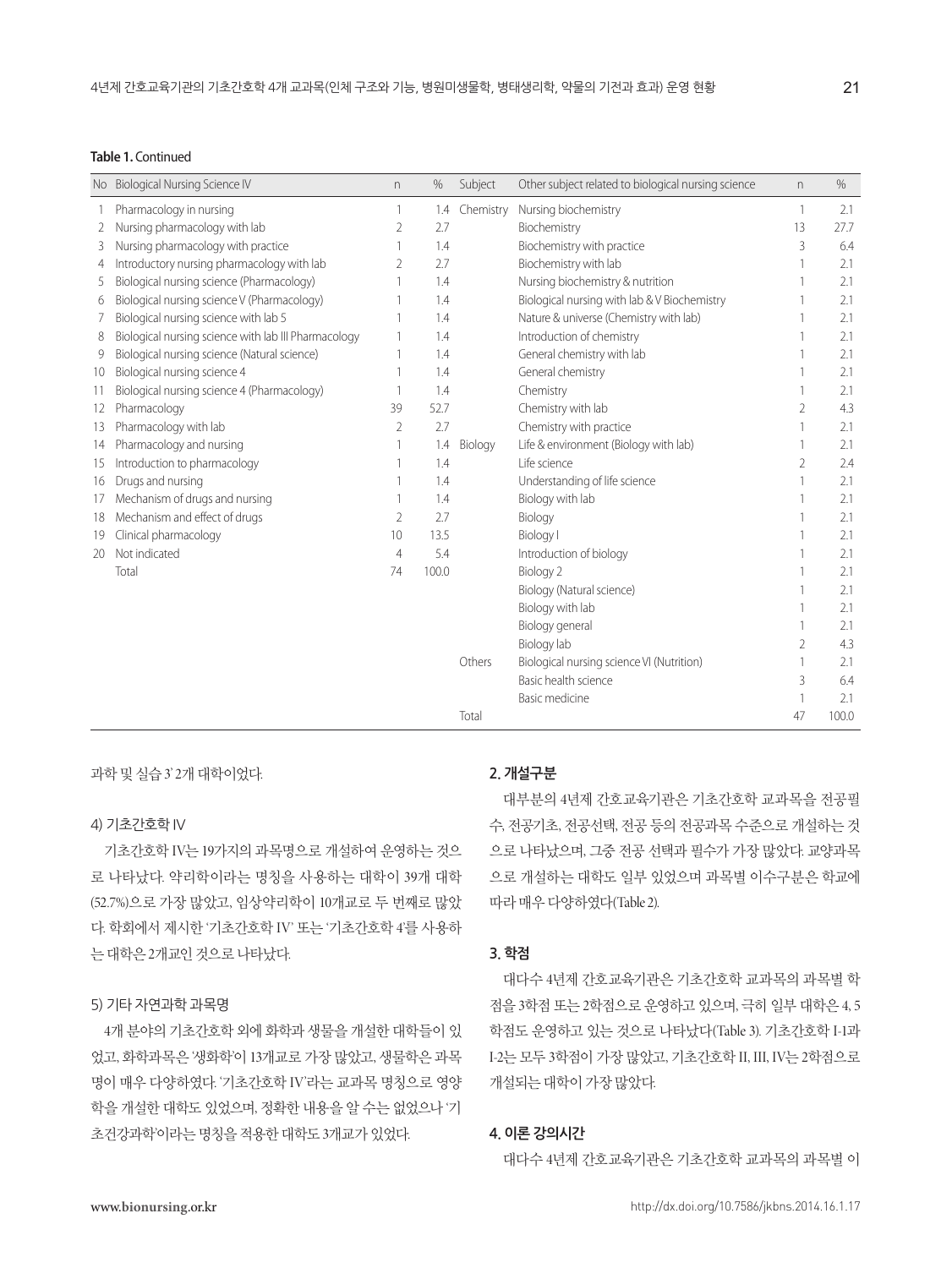# **Table 2.** Categories for the Course on Biological Nursing Science

| Classifications                                              | <b>Biological Nursing</b><br>Science I-1 |       | <b>Biological Nursing</b><br>Science I-2 |       | <b>Biological Nursing</b><br>Science II |       | <b>Biological Nursing</b><br>Science III |       | <b>Biological Nursing</b><br>Science IV |       |
|--------------------------------------------------------------|------------------------------------------|-------|------------------------------------------|-------|-----------------------------------------|-------|------------------------------------------|-------|-----------------------------------------|-------|
|                                                              | n                                        | %     | n                                        | $\%$  | $\Gamma$                                | $\%$  | n                                        | $\%$  | n                                       | %     |
| Elective course of translational level<br>in nursing program |                                          |       |                                          |       |                                         | 1.4   |                                          |       |                                         |       |
| Introductory course in integrated programs                   | 3                                        | 4.1   | $\overline{2}$                           | 2.7   |                                         |       |                                          |       |                                         |       |
| Essential course in integrated programs                      |                                          | 1.4   |                                          |       |                                         |       |                                          |       |                                         |       |
| Cultural essential course                                    |                                          | 1.4   | 1                                        | 1.4   |                                         | 1.4   |                                          | 1.4   |                                         | 1.4   |
| Pre-nursing course                                           | 2                                        | 2.7   | 1                                        | 1.4   |                                         | 1.4   |                                          |       |                                         | 1.4   |
| Pre-nursing essential course                                 | 2                                        | 2.7   |                                          |       |                                         |       |                                          |       |                                         |       |
| Pre-nursing in college                                       |                                          | 1.4   |                                          |       |                                         |       |                                          |       |                                         |       |
| Undergraduate elective course                                |                                          | 1.4   | 1                                        | 1.4   |                                         | 1.4   |                                          |       |                                         | 1.4   |
| Undergraduate course                                         | 3                                        | 4.1   | 3                                        | 4.1   | $\overline{2}$                          | 2.7   | 3                                        | 4.1   | 3                                       | 4.1   |
| Undergraduate group Ga course                                |                                          |       |                                          |       |                                         | 1.4   |                                          | 1.4   |                                         | 1.4   |
| Undergraduate cultural course                                |                                          | 1.4   | 1                                        | 1.4   |                                         | 1.4   |                                          | 1.4   | 2                                       | 2.7   |
| Undergraduate pre-nursing course                             |                                          | 1.4   |                                          | 1.4   |                                         | 1.4   |                                          | 1.4   |                                         | 1.4   |
| Undergraduate fundamental course                             | 8                                        | 10.8  | 5                                        | 6.8   | 7                                       | 9.5   | 7                                        | 9.5   | 7                                       | 9.5   |
| Undergraduate elective course                                | 16                                       | 21.6  | 17                                       | 23.0  | 20                                      | 27.0  | 18                                       | 24.3  | 16                                      | 21.6  |
| Undergraduate advanced course                                |                                          |       | 1                                        | 1.4   | 1                                       | 1.4   | 2                                        | 2.7   | 2                                       | 2.7   |
| Undergraduate assigned course                                |                                          |       |                                          | 1.4   |                                         | 1.4   |                                          | 1.4   |                                         | 1.4   |
| Undergraduate exploratory course                             |                                          | 1.4   |                                          |       |                                         | 1.4   |                                          |       |                                         |       |
| Undergraduate essential course                               | 16                                       | 21.6  | 19                                       | 25.7  | 16                                      | 21.6  | 20                                       | 27.0  | 21                                      | 28.4  |
| Undergraduate core course                                    |                                          | 1.4   | $\mathbf{1}$                             | 1.4   |                                         | 1.4   | 1                                        | 1.4   |                                         | 1.4   |
| Pre-nursing in nursing department                            |                                          | 1.4   | 1                                        | 1.4   |                                         |       |                                          | 1.4   |                                         | 1.4   |
| Pre-nursing of integrated programs                           |                                          | 1.4   | $\mathbf{1}$                             | 1.4   |                                         |       |                                          |       |                                         |       |
| Not indicated                                                | 14                                       | 18.9  | 18                                       | 24.3  | 18                                      | 24.3  | 14                                       | 18.9  | 15                                      | 20.3  |
| Total                                                        | 74                                       | 100.0 | 74                                       | 100.0 | 74                                      | 100.0 | 74                                       | 100.0 | 74                                      | 100.0 |

# **Table 3.** Credits for the Biological Nursing Science

|               |      |       | Biological Nursing Science I-1 Biological Nursing Science I-2 Biological Nursing Science II Biological Nursing Science III Biological Nursing Science IV |       |    |       |    |       |    |       |
|---------------|------|-------|----------------------------------------------------------------------------------------------------------------------------------------------------------|-------|----|-------|----|-------|----|-------|
| Credits       | n.   | $\%$  | n.                                                                                                                                                       | $\%$  | n  | $\%$  | n. | $\%$  | n  | $\%$  |
|               |      |       |                                                                                                                                                          |       |    | 6.8   |    | 2.7   |    | ، ۱.  |
| 1.5           |      |       |                                                                                                                                                          |       |    | 1.4   |    |       |    |       |
| $\mathcal{P}$ |      | 23.0  |                                                                                                                                                          | 16.2  | 45 | 60.8  | 48 | 64.9  | 54 | 73.0  |
| 3             | 40   | 54.1  | 45                                                                                                                                                       | 60.8  | h  | 8.1   | 10 | 13.5  |    | 9.5   |
| 4             |      | 6.8   |                                                                                                                                                          | 4.1   |    |       |    | 1.4   |    |       |
| Mean          | 2.81 |       | 2.85                                                                                                                                                     |       |    | 2.16  |    | 2.01  |    | 2.10  |
| <b>NA</b>     |      | 16.2  | 14                                                                                                                                                       | 18.9  |    | 23.0  | 13 | 17.6  | 12 | 16.2  |
| Total         | 74   | 100.0 | 74                                                                                                                                                       | 100.0 | 74 | 100.0 | 74 | 100.0 | 74 | 100.0 |

NA = not available.

# **Table 4.** Hours of Lecture for the Biological Nursing Science

| Hours of  |    |               |    |       |    |       |    |               | Biological Nursing Science I-1 Biological Nursing Science I-2 Biological Nursing Science II Biological Nursing Science III Biological Nursing Science IV |       |
|-----------|----|---------------|----|-------|----|-------|----|---------------|----------------------------------------------------------------------------------------------------------------------------------------------------------|-------|
| Lecture   | n  | $\frac{0}{0}$ | n  | %     | n. | $\%$  | n  | $\frac{0}{0}$ | n                                                                                                                                                        | $\%$  |
|           |    | 5.4           |    | 4.1   |    | 14.9  |    | 6.8           |                                                                                                                                                          |       |
|           |    | 18.9          |    | 14.9  |    | 29.7  | 28 | 37.8          | 31                                                                                                                                                       | 41.9  |
|           |    | 28.4          |    | 27.0  |    |       |    | 6.8           |                                                                                                                                                          | 5.4   |
| 4         |    | 1.4           |    | 2.7   |    |       |    | . 4           |                                                                                                                                                          |       |
| <b>NA</b> | 34 | 45.9          | 38 | 51.4  | 39 | 52.7  | 35 | 47.3          | 36                                                                                                                                                       | 48.6  |
| Total     | 74 | 100.0         | 74 | 100.0 | 74 | 100.0 | 74 | 100.0         | 74                                                                                                                                                       | 100.0 |

NA = not available.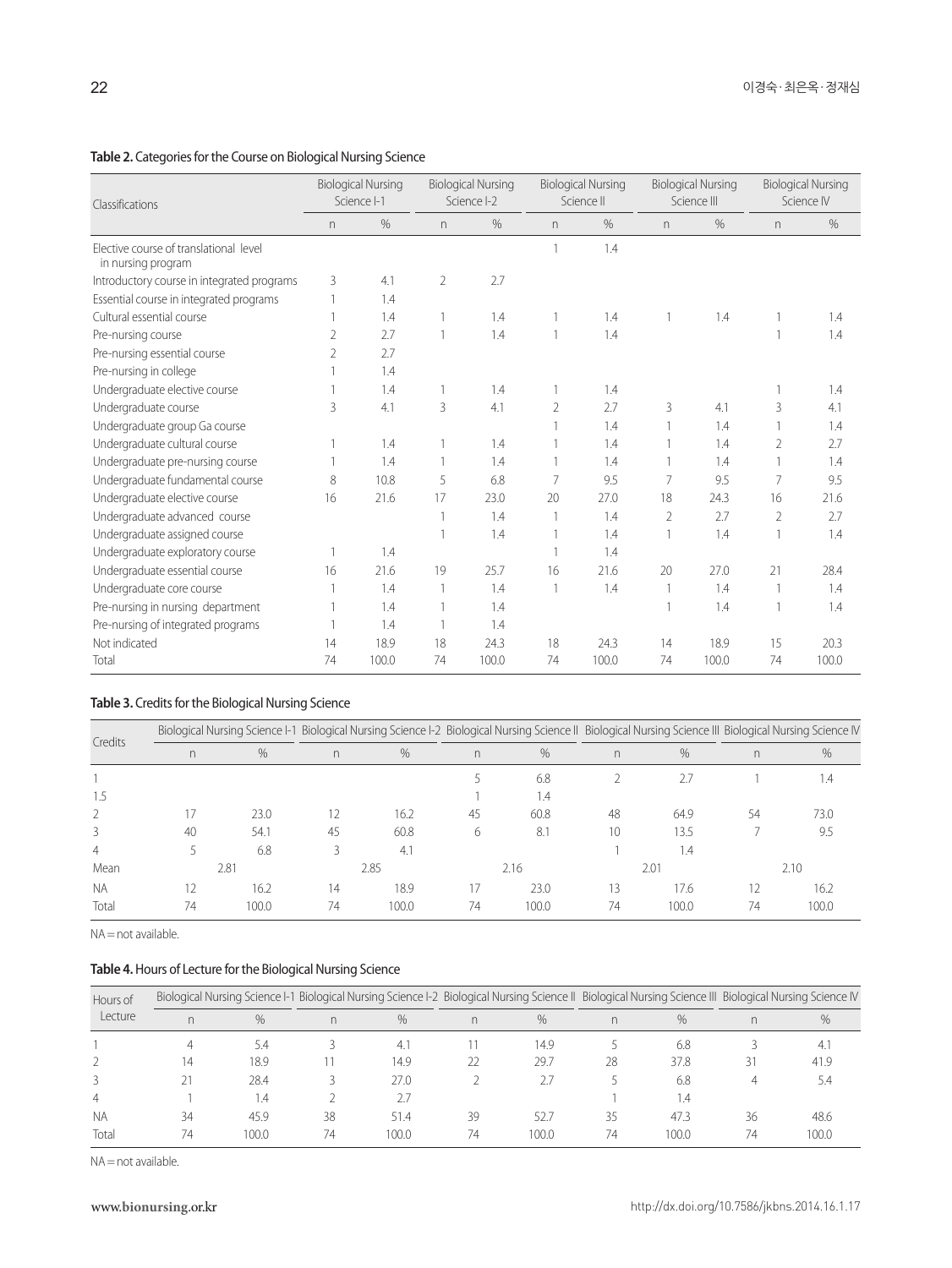|       |    |      | Biological Nursing Science I-1 Biological Nursing Science I-2 Biological Nursing Science II Biological Nursing Science III Biological Nursing Science IV |      |    |      |     |  |
|-------|----|------|----------------------------------------------------------------------------------------------------------------------------------------------------------|------|----|------|-----|--|
| Hours |    |      |                                                                                                                                                          |      |    | $\%$ |     |  |
|       |    |      |                                                                                                                                                          |      |    |      |     |  |
|       | IΔ | 18.9 |                                                                                                                                                          | 14.9 | 14 | 18.9 | 6.8 |  |
| Total |    | 20 : |                                                                                                                                                          | 149  |    | 20 3 | 6.8 |  |

**Table 5.** Hours of Laboratory or Practice for the Biological Nursing Science

**Table 6.** Grade and Semester for the Biological Nursing Science

| Grade-    |    |       | Biological Nursing Science I-1 Biological Nursing Science I-2 Biological Nursing Science II Biological Nursing Science III Biological Nursing Science IV |       |    |       |    |       |    |       |
|-----------|----|-------|----------------------------------------------------------------------------------------------------------------------------------------------------------|-------|----|-------|----|-------|----|-------|
| Term      | n  | $\%$  | n                                                                                                                                                        | $\%$  |    | %     | n  | $\%$  | n  | %     |
| 1-1       | 16 | 21.6  |                                                                                                                                                          | 4.    |    | 1.4   |    |       |    |       |
| 1-2       |    | 41.9  | 18                                                                                                                                                       | 24.3  |    | 23.0  |    | 5.4   |    | 4.    |
| $2 - 1$   | 14 | 18.9  | 35                                                                                                                                                       | 47.3  | 24 | 32.4  |    | 31.1  | 18 | 24.3  |
| $2 - 2$   |    |       |                                                                                                                                                          | 4.1   | 16 | 21.6  | 34 | 45.9  | 41 | 55.4  |
| <b>NA</b> |    | 14.9  |                                                                                                                                                          | 17.6  | 16 | 21.6  |    | 17.6  |    | 14.9  |
| Total     | 74 | 100.0 | 74                                                                                                                                                       | 100.0 | 74 | 100.0 | 74 | 100.0 | 74 | 100.0 |

NA = not availabel.

론 강의시간을 3시간이나 2시간으로 개설하고 있다(Table 4). 기초 간호학 I-1은 3시간이 21개교로 가장 많았고, 기초간호학 I-2, II, III, IV는 모두 2시간이 각각 11개교, 22개교, 28개교, 31개교로 가장 많 았다.

## **5. 실습시간**

대다수 4년제 간호교육기관은 기초간호학 교과목을 실습 또는 실험으로운영하고있지않은것으로나타났으며, 실습또는실험으 로 개설한 경우 그 시간은 2시간이 가장 많았다. 기초간호학 I-1, I-2 와 기초간호학 II의 경우에는 실습이 개설된 학교가 각각 15, 11, 15 개교이었으나 기초간호학 III, IV의 경우에는 각각 5개교, 4개교로 더적었다(Table 5).

#### **6. 개설 학기**

대다수 4년제 간호교육기관의 기초간호학 교과목의 과목별 개 설학기는 Table 6과 같다. 기초간호학 I-1은 31개교(41.9%)가 1학년 2 학기에 운영하여 가장 많았고, 기초간호학 I-2, II는 각각 35개교 (47.3%), 24개교(32.4%)가 2학년 1학기에 개설하고 있으며, 기초간호 학 III, IV는각각 34개교(45.9%), 41개교(55.4%) 모두 2학년 2학기에운 영하는 경우가 가장 많았다.

# **논 의**

4년제 간호교육기관에서 개설하여 운영하고 있는 기초간호학 교 과목명은 매우 다양한 것으로 나타났고, 특히 아직도 의과대학의

교과목과 동일한 명칭을 사용하고 있는 대학들이 가장 많았다. 이 러한 결과는 기초간호학회에서 교과목을 인체구조와 기능(기초간 호학 I), 병원미생물학(기초간호학 II), 병태생리학(기초간호학 III), 약물의 기전과 효과(기초간호학 IV)로 결정(Choe et al., 1999)하였지 만, 대다수 대학에서는 예전부터 시행해 오던 것을 그대로 적용하고 있으며, 특히 교과목을 강의하는 교수진이 전임교수가 아닌 경우에 는 학회의 결정사항을 교육과정에 반영하는 것이 어려울 수 있기 때 문인것으로보인다. 그러나다양한과목명이의미하는것은교과목 명의 차이뿐만 아니라 교과과정 내용과 구성의 차이를 반영할 수도 있고, 이러한 차이는 간호대학생들의 학업 성취도와도 관련이 있을 수있으므로개선책이지속적으로마련되어야할것으로보인다.

기초간호학회에서 제시한 교과목명이나 분류가 실제 간호학과 에서의 교과목 운영의 요구도나 편리성을 반영하지 못하고 있음도 고려해 볼 수 있으므로, 현재 제시한 과목 분류와 과목명에 대하여 는추후검토와수정보완이필요할것으로생각한다. 기초간호학회 에서 제시한 네 가지 교과목명 중 인체구조와 기능, 약물의 기전과 효과는 간호사 역량 근거 입장에서 교과목명을 새롭게 정립한 것 으로 보이나, 병원미생물학과 병태생리학은 의과대학에서 사용하 는 과목명과차별성이 없으므로 일관성이결여된것으로 보일 수도 있을것이다.

많은 학과에서 기초간호학 과목명에 '간호'라는 단어를 복합하 여 사용하고 있는데, 학문적 범주의 측면에서 기초간호학이 의학 에서의 기초의학과목과 어떠한 차별성을 가져야 하는지, 아니면 동 일한 내용을 축약하면 되는 것인지, 간호학에만 특별히 적용해야 하는 내용이 별도로 있는지에 대한 숙고를 하여야 하겠다. '간호'라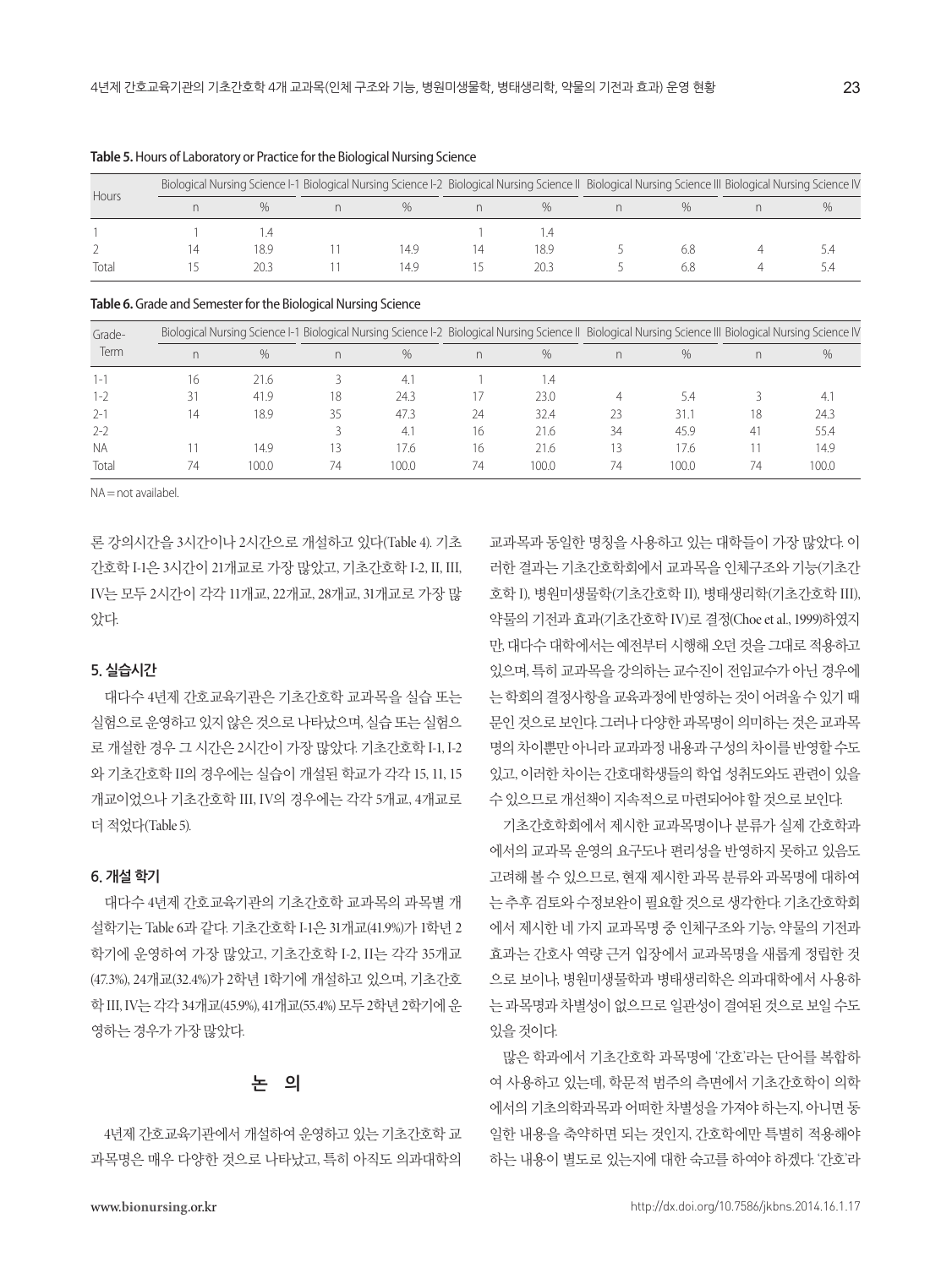는 용어를 포함하지 않은 교과목과 내용 구성에 차이가 있기 때문 인지는추후분석이필요할것으로생각된다.

또한 기초간호학회에서는 간호학에서의 기초간호학 교과목으 로 4가지 분야만 제시하고 있으나, 실제로 이 연구에서 조사한 결과 를 보면 생화학, 생물학, 영양학 등도 개설한 대학이 있고 실제로 이 러한 교과목은 간호사 역량 기반 교과과정에 필수적이므로 기초간 호학교과목을확대하여제시할필요성도있을것으로생각한다.

교과목 명 외에 기초간호학 교과목의 운영 실태를 분석한 결과 를 보면, 인체 구조와 기능을 두 과목으로 구분하여 운영하는 경우 가 많았고, 학점 배분도 가장 커서 대부분의 간호학과에서 인체 구 조와 기능 과목을 다른 기초간호학 교과목에 비하여 더 비중을 두 고 운영하는 것을 알 수 있었다. 외국에서 보고한 선행연구(McKee, 2002)에 의하면 아일랜드의 한 대학에서 18개월간 기초간호학 교육 을 실시하며 첫해에 전체 시간의 27%인 200시간을 기초간호학 교 과목으로 운영하는데 여기에는 일반 화학, 생화학, 유전학, 해부학, 생리학, 미생물학, 영양학, 그리고 약리학과 병리학과목이 포함된다. 그리고 대부분의 시간을 해부학과 생리학 교과내용으로 구성하였 음은 국내와 마찬가지로 외국에서도 기초간호학 교과목 중 해부학 과생리학이가장주요한과목으로운영되는것을알수있었다.

본 연구 결과에서 특이한 점으로 기초간호학 교과목 중의 여러 과목이 전공 선택으로 지정되어 있는 점인데, 기초간호학 교과목 네 가지는 간호대학생을 위한 전공 간호학 적용을 위한 기초적인 연 계 과목으로 핵심적이고 필수적인 내용을 다루고 있으므로 선택 과목보다는 필수과목으로 모두 지정되어야 할 것이다. 단, 본 연구 가 각 대학의 웹사이트에 게시된 내용을 중심으로 분석한 결과를 제시하고 있으므로 기초간호학 네 가지 교과목이 현 시점에서는 다 른 범주로 구분되어 선택이 아닌 필수 과목으로 운영하고 있을 가 능성도 있으므로 섣불리 결론내리기 어려운 점은 제한점이다.

Kim (2013)은 학습성과 기반 간호학 프로그램 교육과정 설계와 개발을 위한 워크숍에서 간호전문직 표준과 간호사 초년생의 임상 실무에서의 역할 수행 능력을 위한 프로그램 학습 성과를 위해서 는 기초간호학 교과목의 충실한 선행학습이 필수적으로 요구됨을 강조하고 있다. 그러나 문제는 일반적으로 학습량이 과다하게 필요 한 간호학과 교과과정 내에서 기초간호학 교과목에 대한 충분한 선행학습이 가능한가이다. 이에 대한 해결책으로 McKee (2002)는 간호학과 입학 이전에 충분한 기초과학에 대한 선행 학습(theoretical biological background)의 필요성을 제시하였고 영국의 일부 대학 에서 적용하고 있다고 설명하고 있다. 국내에서는 대학 입시과목의 선정을 간호학과에 맞추어 조정하기에는 어려운 측면이 있으므로 앞으로 이 부분에 대한 심도 있는 검토와 개선방안 모색이 필요할 것으로생각된다.

이러한 여러 가지 논점에 대하여 개별 대학이나 개별 과목담당 교수가 검토하여 결정하기에는 범위가 너무 넓다. 4년제 간호교육기 관에서의 기초간호학 교과목의 구성과 내용의 표준화를 위해서는 기초간호학의 전문가 집단인 기초간호학회에서 다양한 외부 의견 을 참조하여 지속적으로 고민하여 해결해야 할 주제인 것으로 생각 한다. 이러한 활동은 앞으로 기초간호학 교과목의 정체성 확립과 발전에큰기여를할수있을것이다.

이 연구는 각 대학의 웹사이트를 이용하여 자료를 수집하였으 므로 내용의 정확성을 검증하기 위한 절차를 갖추고 수행되지는 못하였다. 그러나 대상으로 한 대학 수가 많고 최근에는 웹사이트 의 내용이 충실하게 반영되하는 추세이므로 기초간호학 교과목의 운영실태의 전반적인 현황을 파악하기에는 큰 문제점은 없었다고 생각한다. 특히 다양한 교과목명을 확인해 볼 수 있었던 점은 큰 수 확이고 흥미로운 결과였다. 이 연구 결과를 기초로 앞으로 국내에 서의기초간호학교과목개발과적용에대한많은후속연구가시행 되기를기대해본다.

# **결론 및 제언**

4년제 간호교육기관의 기초간호학 교과목은 매우 다양한 명칭 으로 개설되어 있으며 의학에서 사용하는 교과목명이 가장 많이 적용되고 있었고, 기초간호학회에서 제시하는 교과목명은 제한적 으로만 사용되고 있었다. 기초간호학 교과목을 전공선택 과목으로 개설한 경우가 많았으며, 기초간호학 I인 인체구조와 기능 교과목 이 학점도 많고 가장 중점적으로 운영되고 있는 것으로 나타났다. 실습을 같이 개설하는 경우는 매우 적었고, 인체구조와 기능이나 병원미생물학 교과목만 일부 운영되고 있었다. 기초간호학 교과목 개설학기는 1학년 2학기와 2학년 1, 2학기가 대부분으로 간호학 전 공과목의 선수과목으로 운영되고 있는 것으로 나타났다.

기초간호교과목의 표준화를 위하여 기초간호학회에서 제안한 교과목명과 표준 강의계획서를 더 널리 활용하는 방안 모색을 제 안한다. 또한 구제적인 운영 현황의 파악과 개선 방안 적용을 위하 여 기초간호학을 담당하는 교수 현황과 이들의 요구사항을 규명하 는연구가필요할것이다.

# **REFERENCES**

Arkinsanya, J. A. (1984). Development of a nursing knowledge base in the life sciences: problems and prospects. *International Journal of Nursing Studies, 21*(3), 221-227. http://dx.doi.org/10.1016/0020-7489(84)90043-9